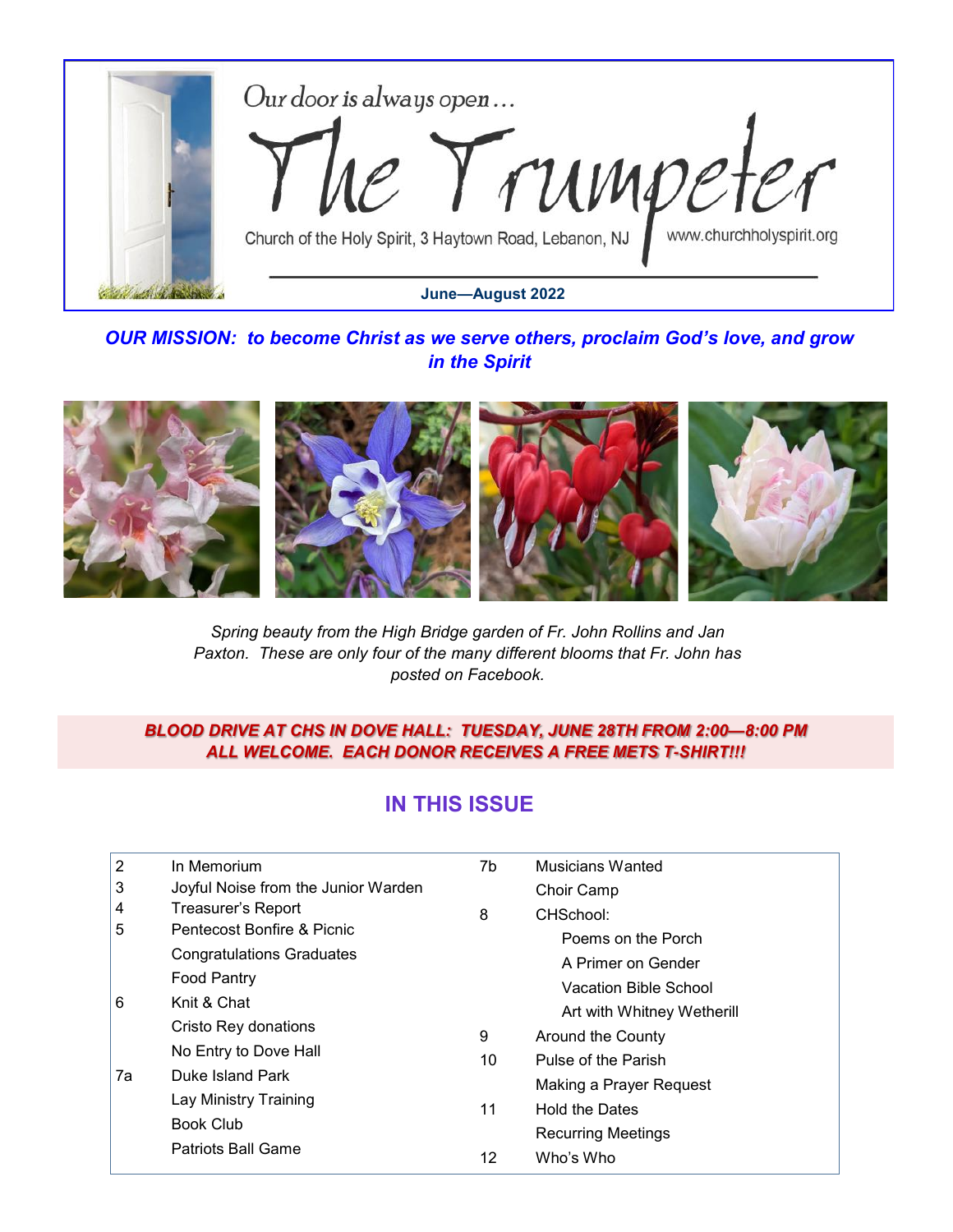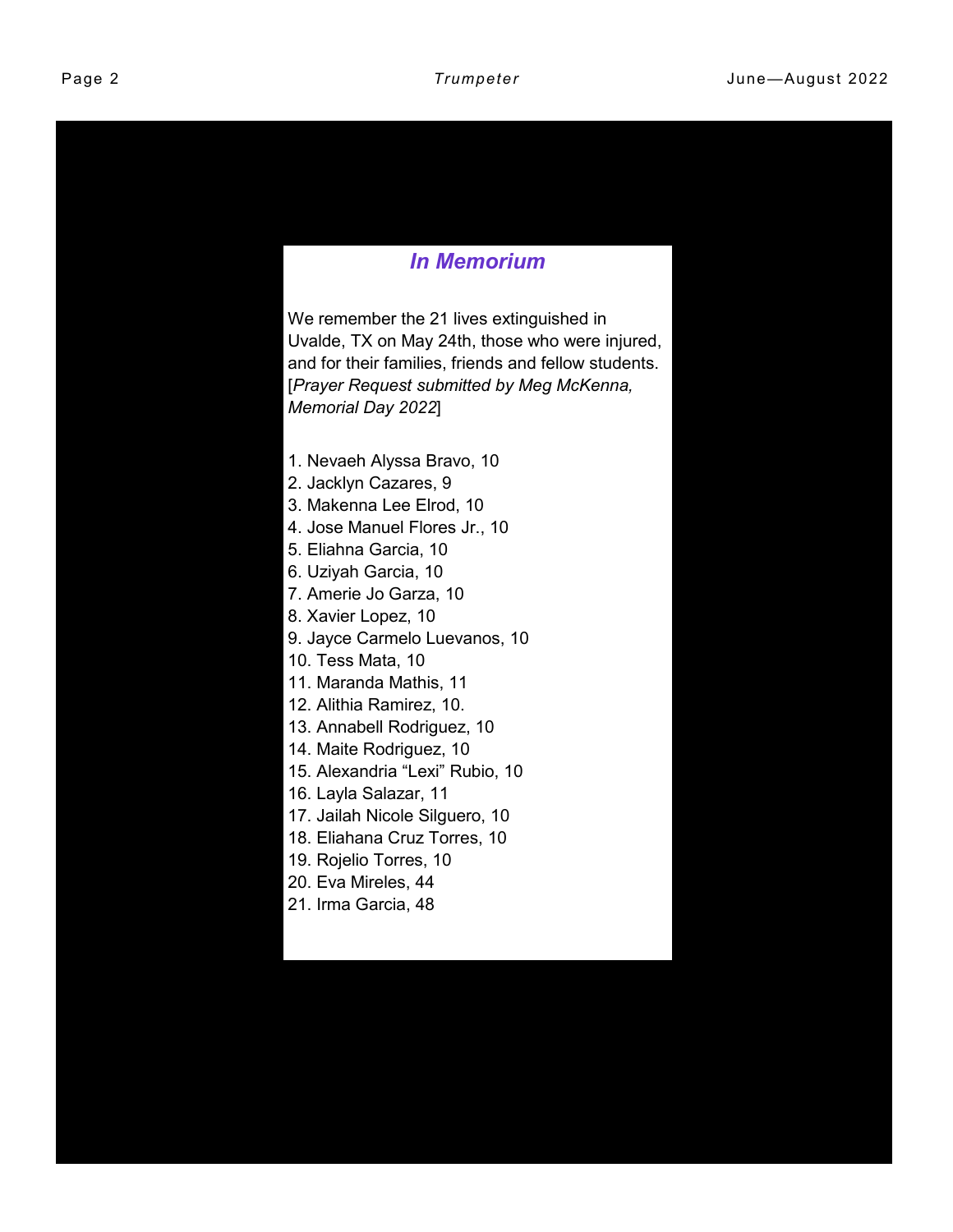#### *Joyful Noise From the Junior Warden*



Now is the Lord brought to peace. The trouble is over, which our sins caused for him. O sacred bones, See how I weep for you with penance and remorse That my fall has brought you into such distress! As long as life lasts Have a thousand thanks for your sufferings For having valued so highly the salvation of my soul

J. S. Bach, Saint Matthew Passion

I mentioned in the previous *Trumpeter* issue that I sing with the Bach Choir of Bethlehem. Two weekends every May are the heart of our season: the annual Bethlehem Bach Festival. This year was the 114<sup>th</sup> Festival.

On the Saturdays of the Festival, the choir—and our Festival Orchestra—perform Bach's B Minor Mass. The Mass is a 3-hour collection of the traditionally sung portions of a mass: the Kyrie, Gloria, Creed, Sanctus, etc., all the way through to closing with Dona Nobis Pacem (not the Dona Nobis Pacem version you're likely thinking of at this moment, though).

Each year, our Artistic Director selects other Bach works to perform on the two Fridays of the Festival. For the 114th Festival, our director chose Bach's *Saint Matthew Passion*—the last major work Bach composed. The *Saint Matthew Passion* is based on the Passion section of the Gospel of Matthew set to beautiful music, and sung in German, of course.

The quote at the top of this article is the final Recitative\* of the *Saint Matthew Passion*. The soloists (Bass, Tenor, Alto, then Soprano), sing the poetry, above (also in German). Following each solo, the choir sings: Mein Jesu, mein Jesu, mein Jesu, gute Nacht! [ *Translated: My Jesus, good night!*]

The German, set to Bach's genius and masterful music, is so much more moving than the English translation. The simple words are set to four simple music lines that, when interwoven, are ach-ing-ly beautiful. I have determined this Recitative to be the Best Bit Bach Ever Composed. Granted, I have experienced only a small percentage of Bach's approximately 1,128 compositions. However, I am confident I will not find any other Bach work better than this short part from the *Saint Matthew Passion*.

Google "Nun ist der Herr zur Ruh gebracht" (the first line, above, in German) to find a YouTube performance. I hope you find it meaningful. *[I sent a link to my mom and, although she appreciated my enthusiasm, she admitted she personally didn't "get it". However, I hope you'll at least give it a try. Just like Mom did.]*

On Vestry, my focus is everything related to Worship. I'm eager (really, truly, I am!) to know your favorite hymn so I can include it during service. If you'd like to suggest (or write!) a poem or prose for the bulletin front page, share that with me as well*.* 

> *Meg McKenna* [ladybassist@comcast.net](mailto:ladybassist@comcast.net)

\**Narrative parts of opera and oratorio, sung in the rhythm of ordinary speech with many words on the same note.*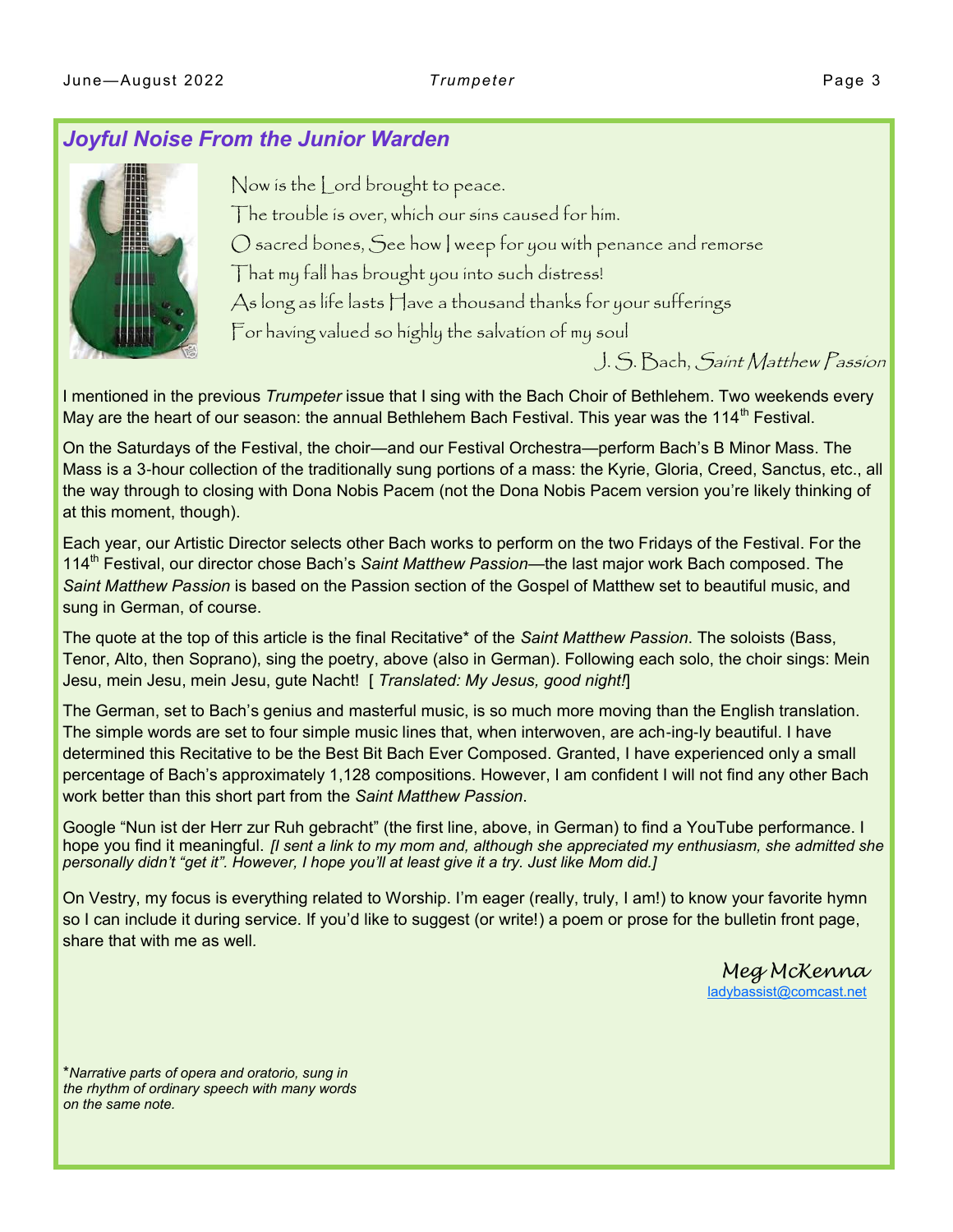## *Treasurer's Report*

As of the end of March our financial results for 2022 are as follows:

|                          | YTD           | <b>Budget YTD</b> |
|--------------------------|---------------|-------------------|
| <b>Operating Revenue</b> | \$111,407     | \$104,650         |
| <b>Total Expense</b>     | $$123,503$ ** | \$118,019         |
| <b>Net</b>               | (12,096)      | $$$ (13,369)      |



A couple of notes regarding our finances:

- \* \*Expense line includes the down-payment for the air conditioning system of about \$8,700. To date, we have received donations toward the system for over half of the expected cost. Once the final bill is paid and restricted funds are transferred to the air conditioning expense line the net amount will be reflected.
- When the YTD restricted funds donation line is included in our revenue, our YTD net is positive \$2,404.
- We have budgeted \$20,000 for our auction which was moved from a May date to September. Proceeds from this annual fundraiser will help our financial results.

The Endowment Committee has re-formed and information from that committee should be forthcoming in the next month or so. The members of that committee are: Rex Van Veldhuisen – chair, Eva Lesniak – secretary, Gabrielle Bolarakis, Katie Gnash, and Gary Scott.

Thank you to all for your continued support of CHS. Many of you have given of your time and talent, as well. We are especially blessed in our congregants.

As always, if you have any questions, please feel free to reach out to me.



*Sally Bird*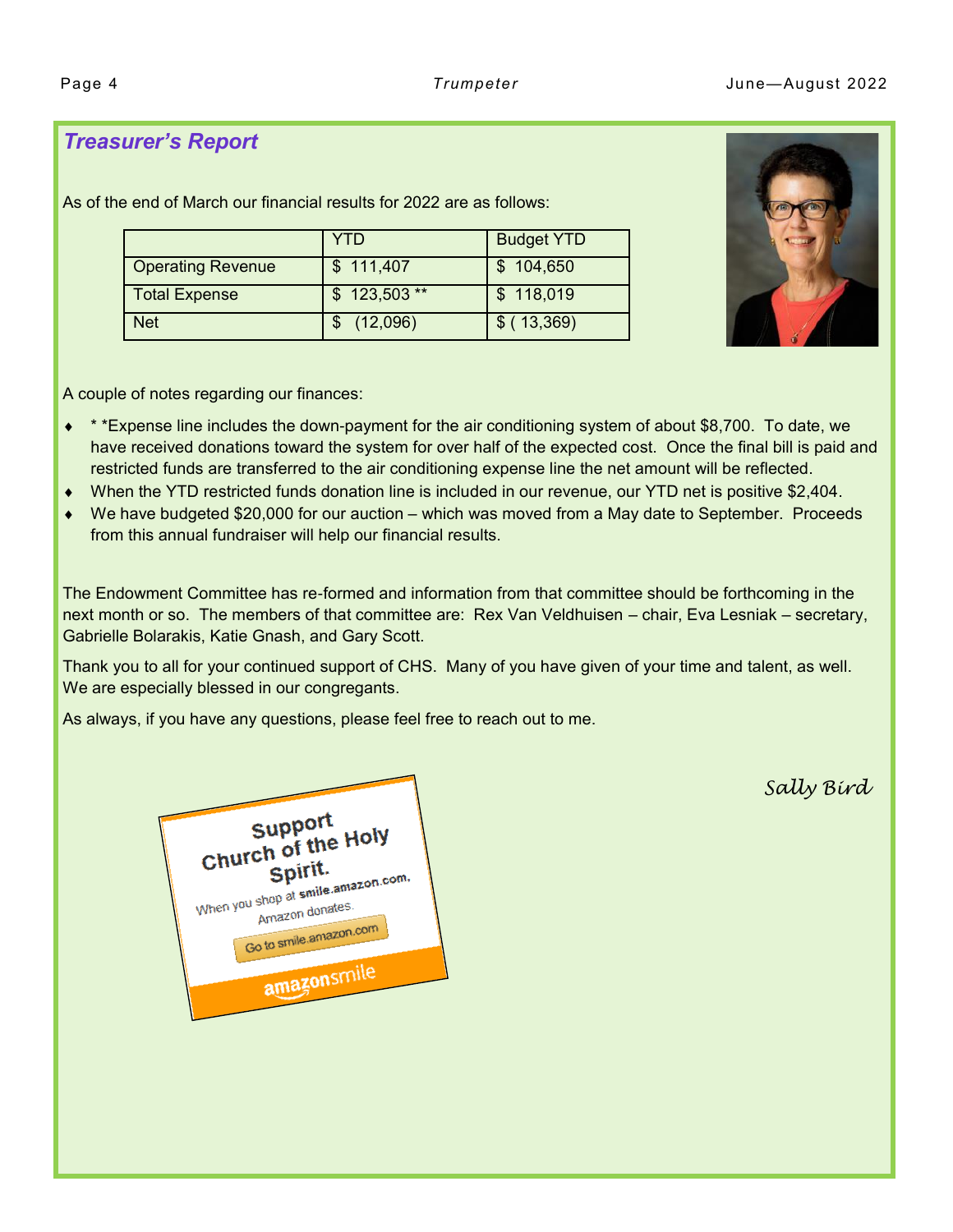

#### *Pentecost Bonfire and Picnic: Saturday, June 4th*

Come join the fun on **June 4th** (rain date Saturday, June 11) from 5-9 PM in the church parking lot and back by the Bonfire Pit. BYOB, food, and chairs. We will supply desserts, games, music…. and of course the bonfire!

# *Congratulations to our Graduates Special Recognition at the June 5th Services*



2022 Jordan Altom Nancy Crannell (daughter of Julie Stine) Bintou Fofana Loussenie Fofana Joseph Gora Trent Marlow Alexa Offenhauer (daughter of Whitney Wetherill) Amy Schroeder Gregory Taylor Samantha Thompson Harley Varga (granddaughter of Vicki Brooks)

2021 Ellie Curtain Derek VanVeldhuisen Alyssa VanVeldhuisen Jared VanVeldhuisen

Zoe Varga (granddaughter of Vicki Brooks)

[*Ed. Note: No doubt we have missed some very deserving graduates, whether from 2022 and 2021 or earlier. Covid continues to wreak havoc. . . .]*

## *Food Pantry*

We are so grateful for the continued generosity of our parish to the Open Cupboard Food Pantry. Their staff often expresses their appreciation for our non-stop efforts to support the community. As a reminder, we are asking for any healthy, non-perishable food item. Suggestions range from cereal to juice to canned soups and vegetables.

Please note, too, that the [Food Pantry](https://r20.rs6.net/tn.jsp?f=001XAztvKXjaLm4FJty3s0yc1cvskyvasmYK7L7sHEqBegsBpqWeSZNhUSbFuCTfI4LwWUfxIIJe1TtfsniPl1AGdjkykjSfaJSd9Eu8l5_UXGsdTfyhxpv7s0QmqfQBBWisSh5KqhdxGxIZciC9yKT2ZytZlOBCVB1eJ5vemA-hsDzgVGQXDBE7Q==&c=73bFJfihuWSw5kbuasgrcNWj1F5YA42TI5QFKdMf) accepts gift cards and checks, if you find this an easier way to donate to their services. You may mail a gift card, check or money order, payable to :Open Cupboard Food Pantry, Inc., P.O. Box 5071, Clinton, NJ 08809. You may also donate online through PayPal.

*Suzanne and Katie Higgins*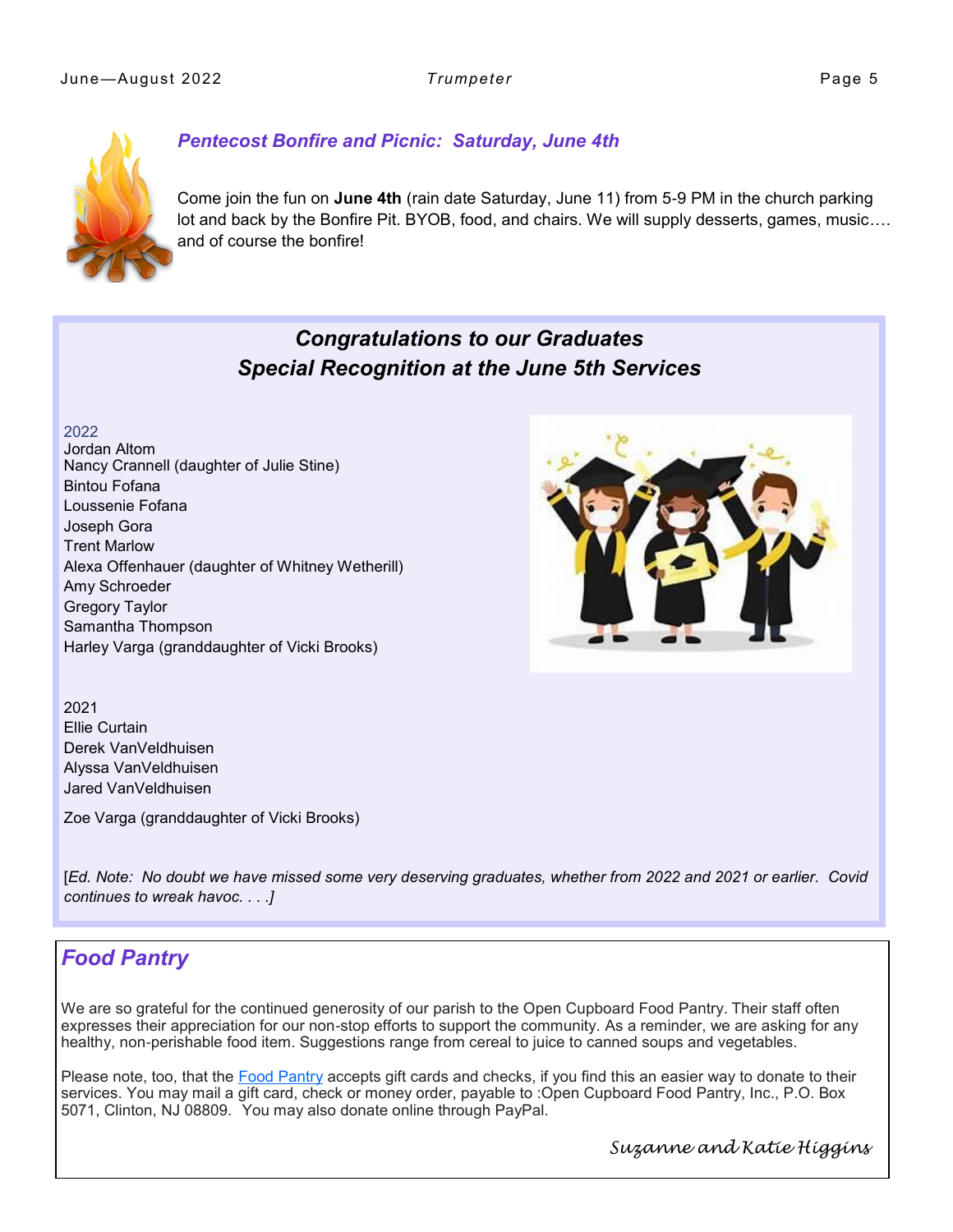<span id="page-5-0"></span>

# *Knit & Chat*

K&C has been running for some weeks now. Such a pleasant two-hour respite from the stresses of the day. We meet at church at 1:00 pm each Monday afternoon and leave promptly at 3:00 pm. Those two hours just fly by and certainly beat doing household chores.

Conversation subjects are wide and varied and can be very funny at times. Boy, it feels good to hear the laughter after the past two years! It's a great opportunity to get to know each other better.

So … please join us; or at least give us a try. The more, the merrier. We have yarn. We have needles. We have instructors. Finish off an old project or start a new one. There will be no shortage of encouragement - I

guarantee it.

*Photo by John Rollins (caps made for The Seafarers Institute in Newark for their Christmas at Sea program)*

*Susan Kane* 

# *Food Collection for Cristo Rey*

We are collecting non-perishable food to deliver to Cristo Rey, our sister parish in Trenton. There will be a special collection box/basket in the Narthex near the Red Wagon for canned and dry foods and sundries. We all are aware of rising prices everywhere. This is especially impactful when you live on a low or limited income. In the Cristo Rey neighborhood, there are no major grocery stores, only Mom and Pop's, so shoppers were already paying higher prices for groceries before this current economic spike. Thank you in advance for your generosity.



# **DOVE HALL FLOOR TO BE REFINISHED**

The floor in Dove Hall will be refinished on **Friday June 17th**. The hall will not be accessible for use or for foot traffic **Friday the 17th or Saturday June 18th** to allow the new finish to dry

completely.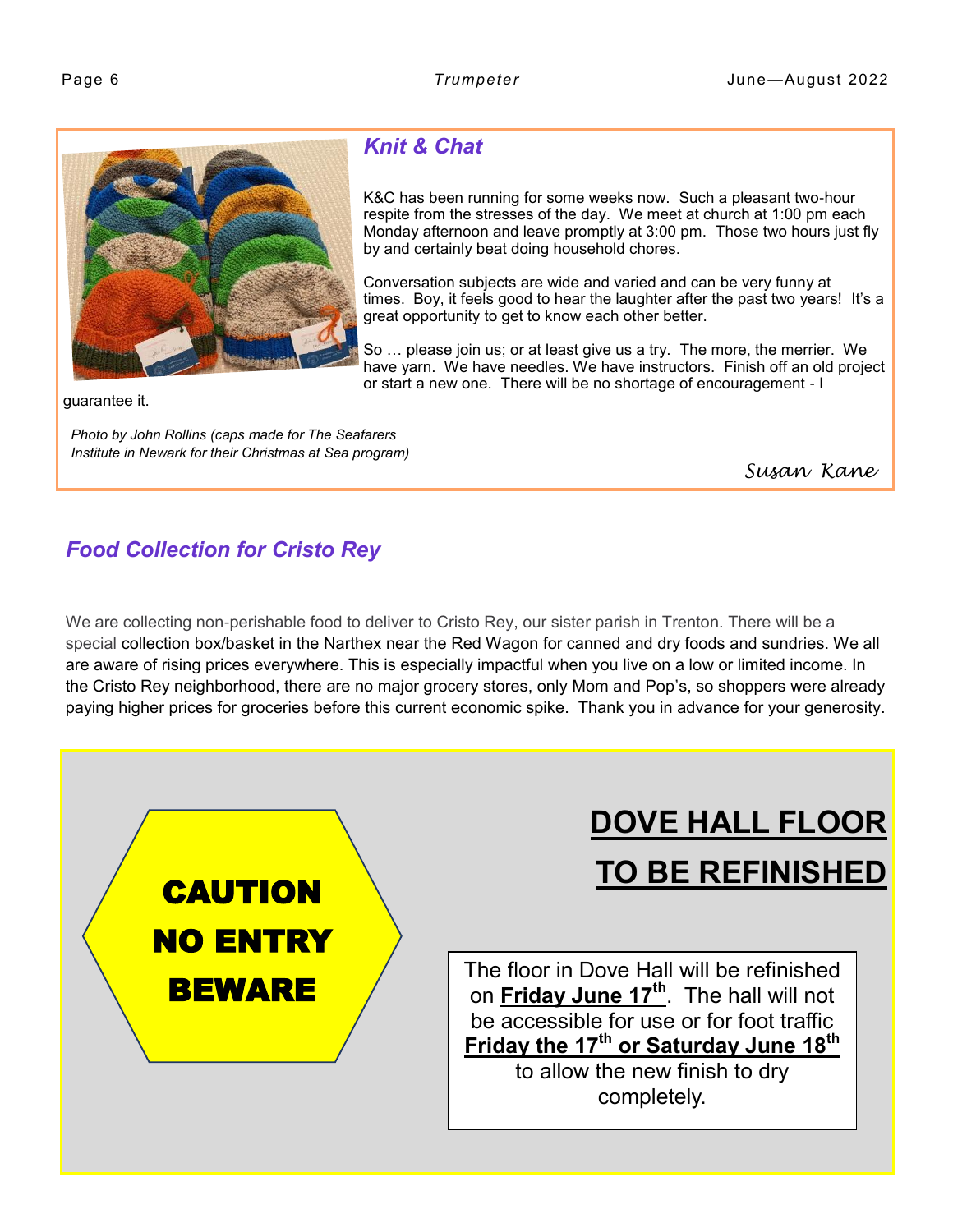# *Picnic at Duke Island Park: Saturday, June 18th*

We will be providing hamburgers, hot dogs and veggie burgers as well as soft drinks. We ask that you bring a salad/side dish and/or dessert. Please sign up for the picnic on line or at church and let us know how many people in your party, what you might be bringing and contact information in case of inclement weather. The Home Page of the CHS website has much more information and directions. Click <churchholyspirit.org>

# *Dinner and Lay Ministry Training: Tuesday, June 21st*

Lay Ministry training will take place on **June 21st** beginning at 6:00 pm. We will begin the evening with dinner, provided by the Cajun Dragon. After, we'll move to the sanctuary to walk through the choreography of a Sunday service with a focus on the roles of lay ministers. All who serve in Sunday morning ministries such as Readers, LEM's, Ushers, Counters, Altar Guild, etc., are strongly encouraged to attend.

# *Book Group Meeting Sunday, June 26th*

The Book Group's next selection is *Ghost Story* by Peter Straub. As a New York Times bestseller, it has been considered one of Straub's best releases. The story focuses on four aging men, friends, who gather to relive experiences of their past. The book kit was available in the Church office as of May 21, and the Group plans to meet after the 10:00 am service on **Sunday, June 26**. For any questions, contact Suzanne Higgins,



## *Somerset Patriots Ball Game: Saturday, July 9th, 7:00 pm*

Tickets \$9.50 each; children under 3 free. Please let Dale Dabour know if you are coming (and how many in your party) and then you can sign up and pay on the CHS website, [churchholyspirit.org.](churchholyspirit.org) If we get enough folks we'll be invited to sing "Take Me Out to the Ballgame" to the crowd! For information, email [daledabour@gmail.com.](mailto:daledabour@gmail.com)

# *Summer Musical Offerings*

We all know there is a lot of musical talent out there in the pews of Church of the Holy Spirit! Now is the time to let your light shine. If you sing or play an instrument and have a favorite piece that you already know or hope to



learn, please consider offering a musical selection during worship in the month of July or August. Individuals or small groups welcome. Email Trish at [simpsoncurtint@yahoo.com](mailto:simpsoncurtint@yahoo.com) for more information.

# *Choir Camp is Back: July 11-17*

Choir Camp is on! **July 11-17** We will once again have choir camp this summer! It will take place at Holiday House/Cape May. Choristers 10-18 years of age are welcome to join us. You may register with Kathe Christiansen at the Church of the Advent (609.884.3065 or adventsecretary@comcast.net). There will also be a registration form on the website, [https://njchoircamp.weebly.com.](mailto:adventsecretary@comcast.net) All campers will be required to be fully vaccinated, and show proof of vaccination. The fee for each camper is \$475, including lodging and meals.

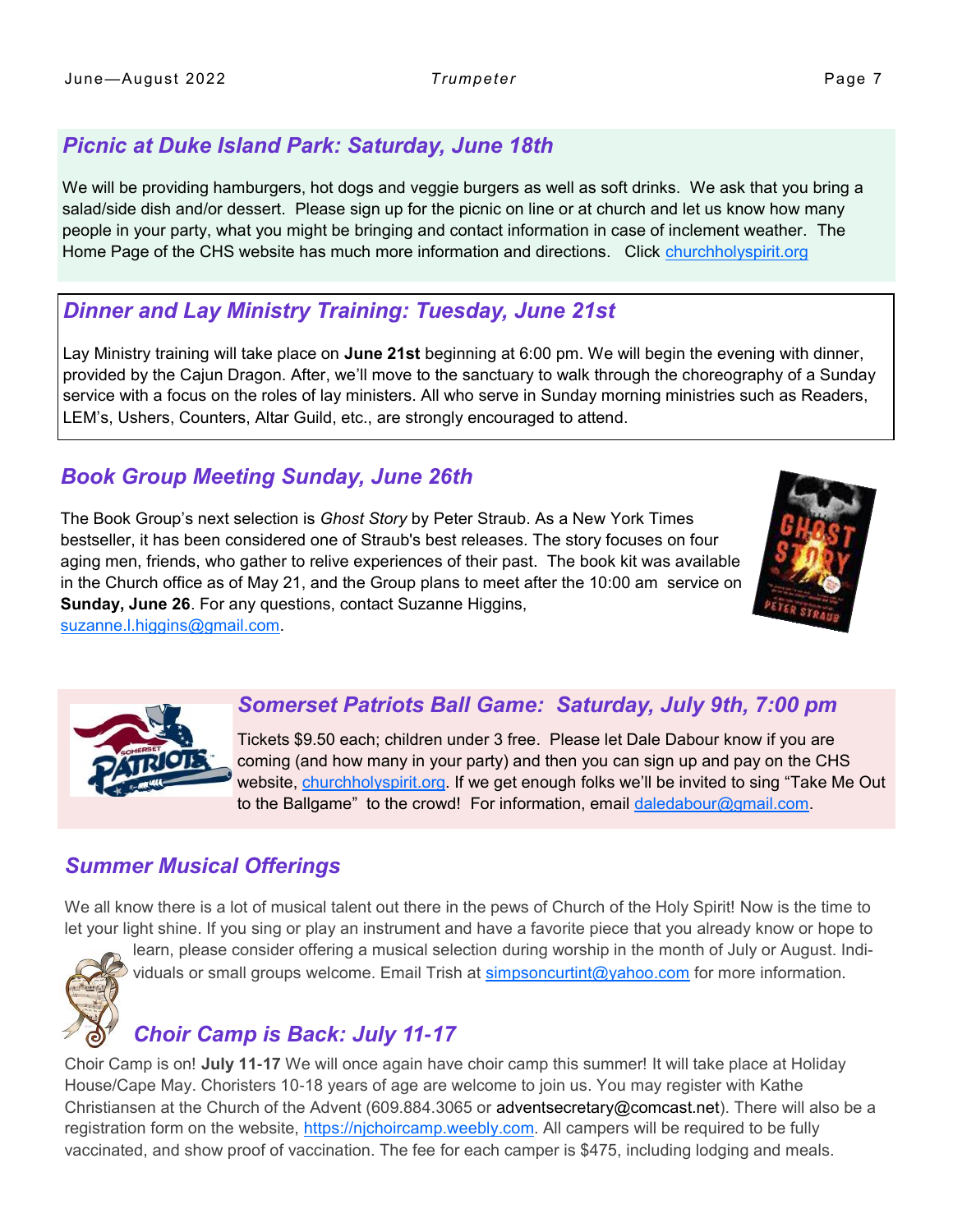## *CHSchool*

#### **Parables, Poems, Plays, Prayers and Prose on the Porch (P6) - Is Back!**

Building on the success of last summer's get-togethers, we will be sharing our favorite readings with each other on the CHS front porch. Fr. Phil will facilitate our readings once again. Join us to share some of your favorites - or just listen. Have a friend who loves to read? Invite them to join us. Each week is self contained, so you can attend all or just a few of our gatherings. All are invited as we visit with one another in person and discover ways of reading the beauty of words written for fun, praise and prayer, and pure pleasure. There are no limits...a special poem, a children's story, a favorite author, or a selection from the BCP, a prayer, a collect, or a parable.

Join us on the porch at CHS on Mondays this summer beginning June 28 thru August 1st, from 7:00- 8:00 pm. Refreshments will be served. If you would like to help with the refreshments, please contact Wendy Hallstrom at [whallstrom@comcast.net.](mailto:whallstrom@comcast.net)

#### **A Primer on Gender - LGBTQ Information Sessions: June 23rd and 30th**

"Our door is always open…" We prominently, and proudly, display this welcome on our website and all communications. But how do we welcome people we don't always understand?

June is national Pride month. Here at CHS, we will recognize Pride month with a two-week Primer on Gender. In recent decades, there has been a lot of attention paid to transgender individuals in our country. This can be a confusing and sometimes difficult topic to understand. What does it mean to be transgender, nonbinary, or gender variant? How do we speak with and welcome these unique people in a Christian way? I have been an ally to the transgender community for almost 10 years. Join me for a 2 session Primer on Gender the last 2 weeks of June. I'll explain the ABCs of gender, discuss polite ways of communicating with transgender individuals, how to be supportive, and finish up with what the Bible and the Christian church says about gender variance. Each session will include an open discussion period.

Details: Thursday, June 23rd and 30th, 7:30 - 8:30 pm

Meetings will be hybrid - in person we'll meet in the St. Julian room in the undercroft. Zoom registration is required for on-line attendees. The registration link is: [https://us06web.zoom.us/meeting/register/tZEpf](https://us06web.zoom.us/meeting/register/tZEpf-morT0vEtQTQUvCdY3UTZs65nwMGWj6)[morT0vEtQTQUvCdY3UTZs65nwMGWj6](https://us06web.zoom.us/meeting/register/tZEpf-morT0vEtQTQUvCdY3UTZs65nwMGWj6) 

Want to do more? The **Jersey Pride Celebration** is **Sunday June 5th** in Asbury Park. The Diocese LGBTQ Commission is marching in the Jersey Pride parade and will have a table at the festival and welcomes all Episcopalians to join them.

#### **Vacation Bible School: August 8 —12**

Calling all children from Kindergarten age and up - join Fr. Phil and a cast of others as for VBS 2022 - The Good Shepherd. Vacation Bible School will meet the week of August 8 through 12 from 9:00 am to 12 noon each day. We are working on what we believe will be an exciting program with formation and fun incorporated into each activity. We hope your child(ren) will be joining us. Watch for registration information in the weekly News Blasts.

#### **Art with Whitney Wetherill: Ongoing**

Yes, you can draw and paint!! We have quite a few parishioners who have discovered their innate talent through Whitney's knowledgeable, fun classes twice a week over the past several years. Give it a try if you're available during the day. Those who attend agree that it's a restful hour, a chance to regroup and forget the stresses of life. We meet via Zoom on **Monday and Thursday mornings at 10:00 am**. If you are interested, contact Whitney directly at [wwetherill@gmail.com.](mailto:wwetherill@gmail.com)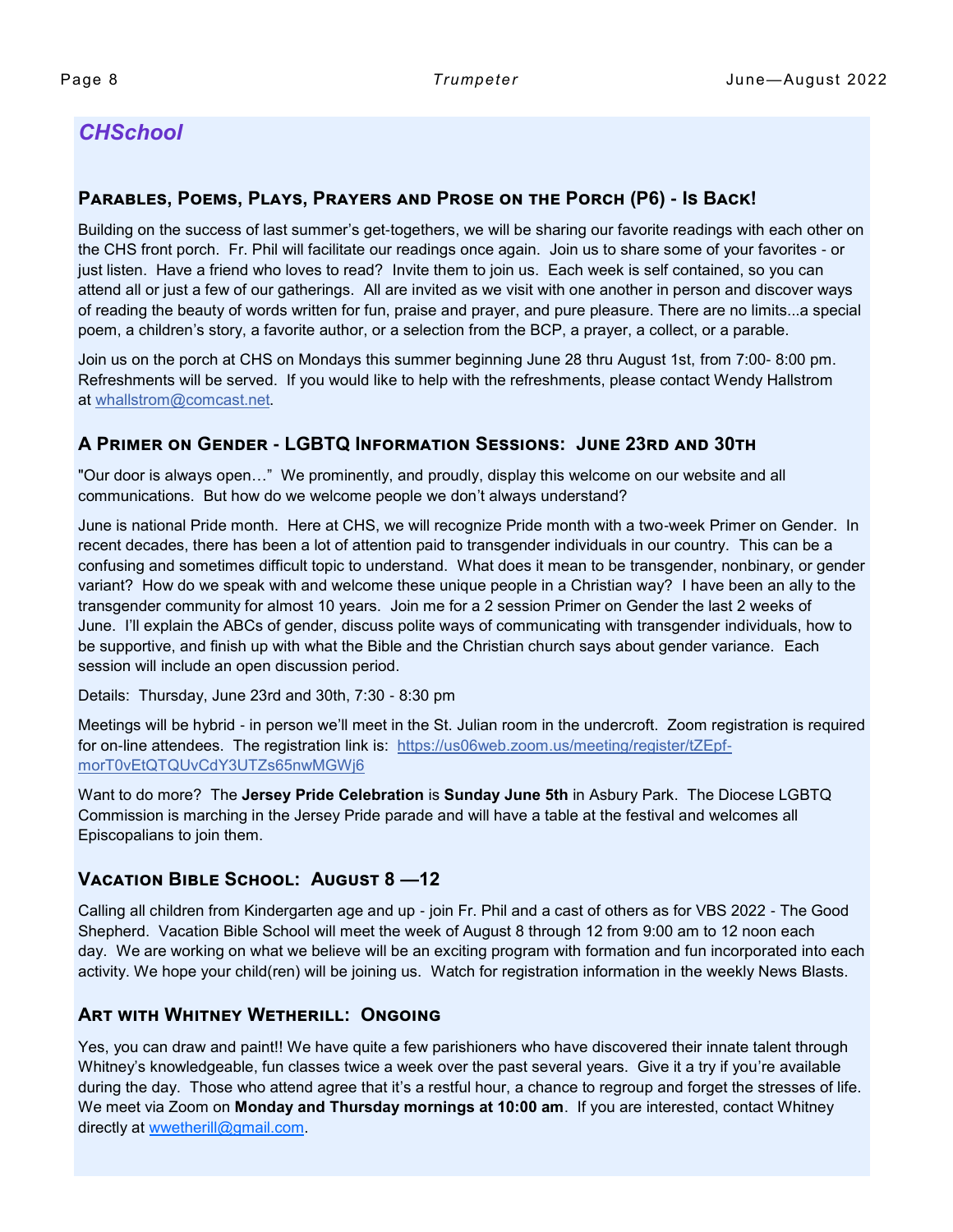## *Around the County*

**Farm Stands Re-energized: (check individual websites for operating hours and days—here's an easy link:** [Farm markets Hunterdon County -](https://www.bing.com/search?q=Farm+markets+Hunterdon+County&cvid=befdbc17a9f04b20b6a02cb2af94b859&aqs=edge..69i57.7320j0j1&pglt=43&FORM=ANNTA1&PC=U531) Bing or search individual web pages for most up-to-date information.

- Dutch Country Farmer's Market Flemington (behind Shoprite off Rtes. 202/31—Thursday—Saturday)
- Hunterdon Land Trust at Dvoor Farms—some Sundays
- Phillips Farms Milford open every day
- Schaefer Farms Flemington—open every day Cervenka Farms
- Stangl Market Flemington Saturdays 9:00 am—1:00 pm
- Stockton Market, Stockton (best pizza in the county!) Friday—Sunday.
- Cervenka Farms Flemington (some say best local corn in season) open every day
- Clinton Market at the North Branch Library. Many of the same vendors as Stangl Flemington (Sundays 9-1)

And many more! Happy Spring/Summer everyone—and aren't we glad to welcome the new season!

#### **Where to Donate Unneeded Items:**

- Food Pantries Open Cupboard, Clinton; Flemington Food Pantry and food of course!
- The Outreach Connection, Rte. 513, Califon
- Raritan Valley Habitat for Humanity ReStore, Manville. (Good for furniture)
- The Top 'O The Barn, River Road, Califon
- Veteran's Haven North, Glen Gardner—see their website for information—mostly new items needed.
- Yesterday's Treasures (Hunterdon Medical Center Thrift Shop) Flemington
- Norton Church, Asbury, NJ

It's best to check individual websites for hours and wanted items. Some would prefer you call for an appointment before you bring in your treasures.

#### **County Shredding/Recycling:**

Check [Hunterdon County Solid Waste and Recycling Services](https://www.co.hunterdon.nj.us/recycling.html) for hours and specifics

- Next annual shred date at the Hunterdon County Complex on Route 12 is **Saturday, June 4th**
- First of two Electronic Waste Days is **Saturday, June 19th**
- Hazardous Waste Clean-Up Day is **December 10th**

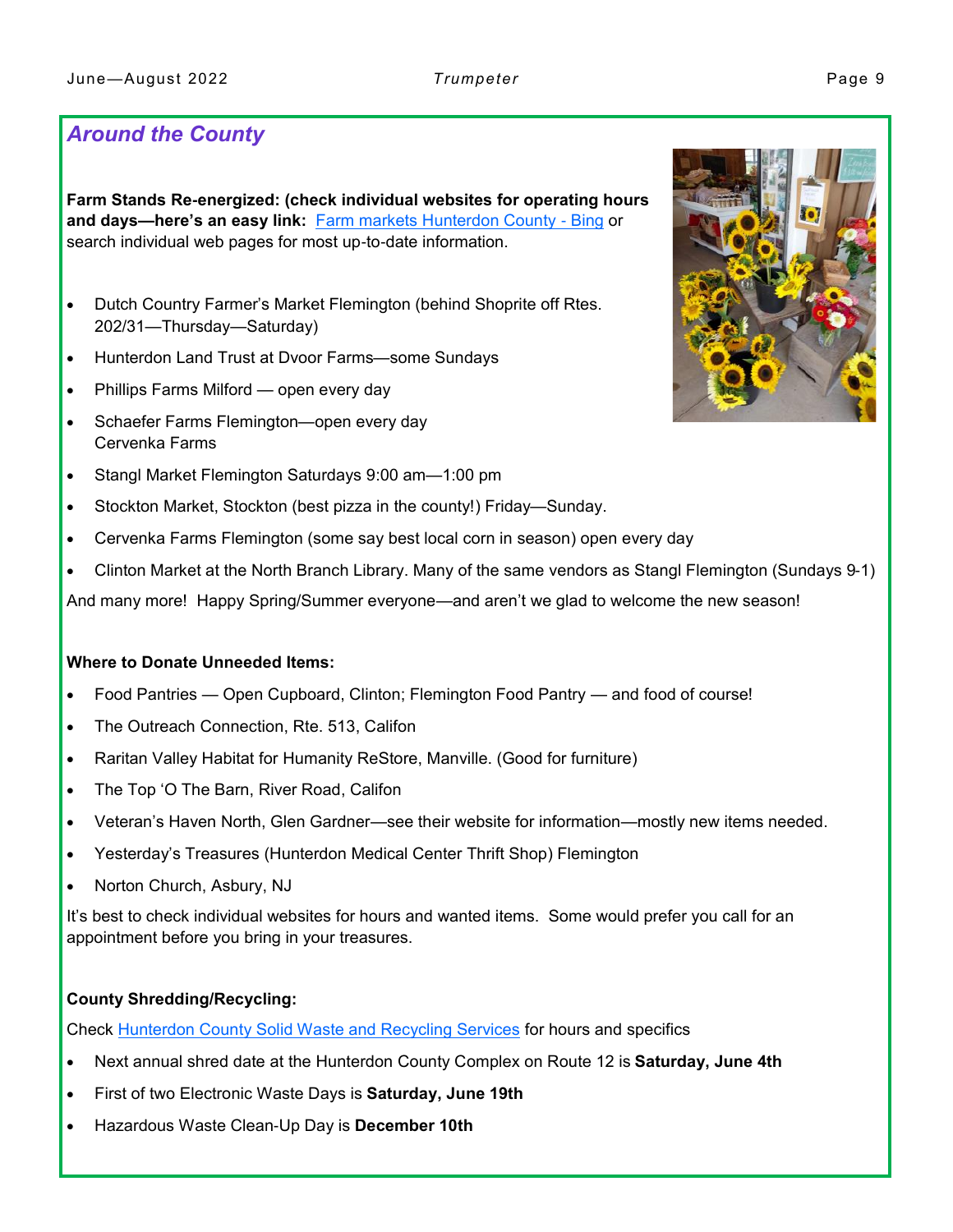# *Pulse of the Parish*

#### **Birthdays July**

| Andrew         | Smetana       | 1  | Alyssa    | vanVeldhuisen     | 2              | Katie |
|----------------|---------------|----|-----------|-------------------|----------------|-------|
| Owen           | Feeley        | 3  | Gabrielle | <b>Bolarakis</b>  | 4              | John  |
| Jasmine        | <b>Marlow</b> | 3  | Gina      | Shaughnessy       | 4              | Nancy |
| Cate           | Mattison      | 6  | Dorothy   | Deitz             | 5              | Amy   |
| Paul           | Chardoussin   | 9  | Anne      | Simpson           | $\overline{7}$ | Jeff  |
| <b>Barbara</b> | Livingston    | 10 | Amy       | Schmelz           | 9              | Wendy |
| Chris          | Wyglendowski  | 11 | Chuck     | <b>Bierswirth</b> | 10             | John  |
| Jordan         | Altom         | 16 | Anne      | <b>Hallstrom</b>  | 13             | Mike  |
| Tracy          | MacGeorge     | 16 | Judy      | Emmitt            | 15             |       |
| Suzanne        | Higgins       | 18 | Jeff      | Gora              | 16             |       |
| Jennifer       | Feeley        | 19 | Ed        | Filipski          | 18             |       |
| <b>Bintou</b>  | Fofana        | 20 | Charles   | Van Deursen       | 18             |       |
| Lossenie       | Fofana        | 20 | Joseph    | Rocchietti        | 24             |       |
| Robert         | Zeh           | 21 | Luke      | Schnaudt          | 24             |       |
| Karen          | Chardoussin   | 24 | Sally     | <b>Bird</b>       | 28             |       |
| Andy           | Follansbee    | 24 | Caroline  | Fofana            | 30             |       |
| Evan           | Wyglendowski  | 25 | Susan     | Hager             | 31             |       |
| David          | Cahall        | 30 | Andrew    | Hrebella          | 31             |       |

**August**

| Katie | Gnash        | 3  |
|-------|--------------|----|
| John  | Higgins      | 19 |
| Nancy | Crannell     | 22 |
| Amy   | Schroeder    | 22 |
| Jeff  | Anderson     | 24 |
| Wendy | Hallstrom    | 29 |
| John  | Andrews, Jr. | 30 |
| Mike  | Shaughnessy  | 30 |
|       |              |    |

#### *We welcome into the household of God*

**June**

*Savannah Leigh Rivera, daughter of Frankie and Ashley Rivera and granddaughter of Jay and Nanette Chardoussin, baptized on May 1st.*

#### *Rest eternal grant to them, O Lord:*

*Jim Ryan, father of James Ryan, in April Sharon Wood, long-time member of CHS and wife of John, in May. A celebration of her life will be held at CHS on July 30th, with a reception to follow.* 

Oscar Jones | 31

*May light perpetual shine upon them, O Lord, whom you welcome as your faithful servants into eternal peace.* 

#### *Making a Prayer Request*

You may enter a request for prayer or thanksgiving on the CHS Website. These on-line requests go to the CHS Prayer Chain. Requests sent to the church office by email (to [admin@churchholyspirit.net\)](#page-5-0) or phone (908-236-6301) do not. You can also enter a special request before the services on Sunday (check the Narthex for the sign-up sheet) and it will be included in the Prayers of the People.

If you are a member of the Prayer Chain and have not been seeing prayer requests, check your spam folder!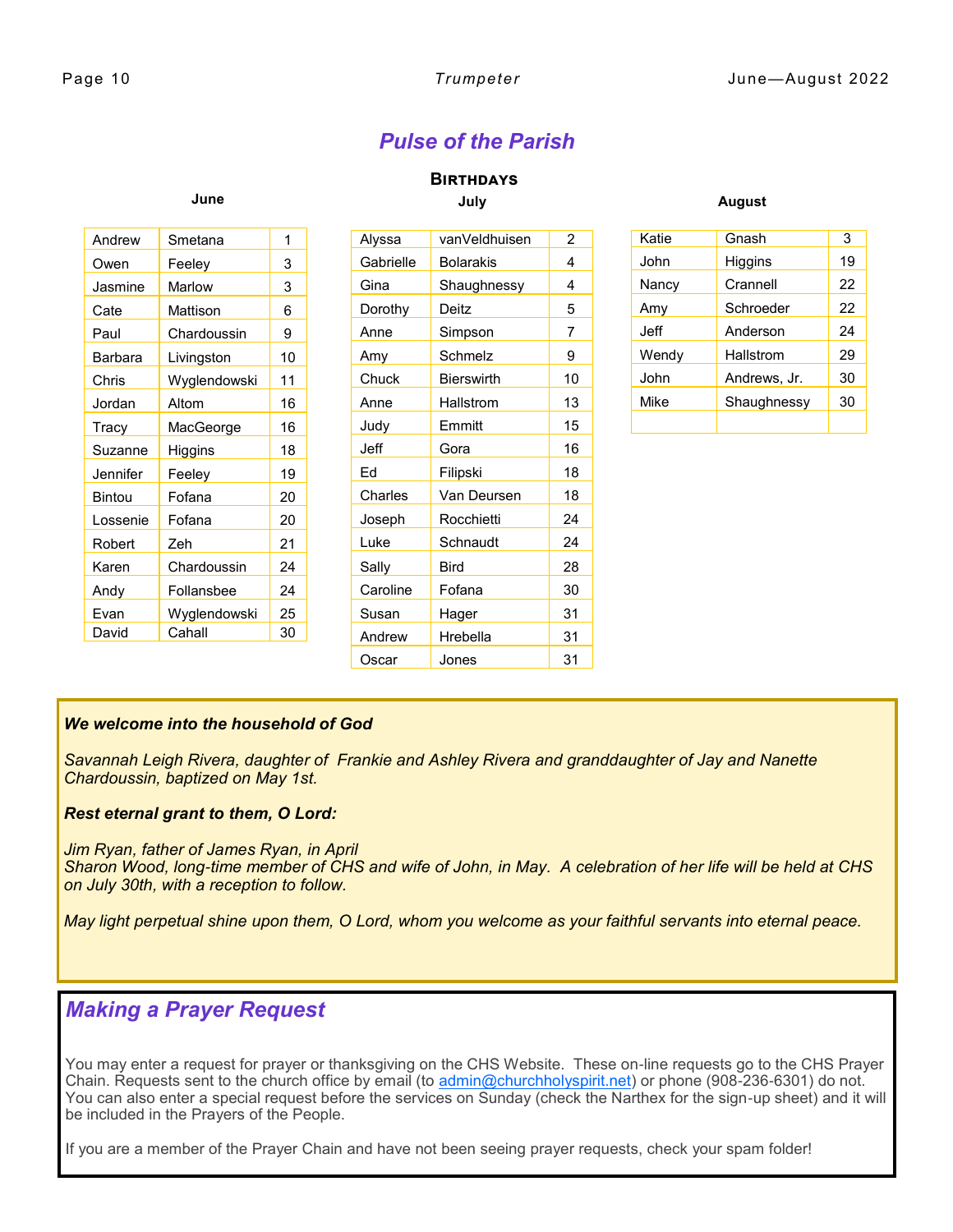#### *Hold the Dates*

June 4 — Picnic and Bonfire

- June 5 Pentecost (wear red!) Recognition of graduates
- June 7, 14 Easter Season Book Study
- June 17—18 Dove Hall Refinishing (NO ENTRY)
- June 18 CHS Picnic at Duke Island Park
- June 20 Lay Ministers Dinner and Training
- June 23, 30 A Primer on Gender
- June 26 Book Group after the 10:00 am service; Cooking with Father Phil 3:00—5:00 pm
- June 28 CHS Blood Drive at the church; 2-8 pm
- July 9 Somerset Patriots Game 7:00 pm
- July 17— 21 Choir Camp in Cape May
- July 24 Cooking with Father Phil
- July 30 Celebration of the Life of Sharon Wood
- August 8 —12 Vacation Bible School
- August 14 Breakfast Sunday
- August 28 Cooking with Father Phil
- September 24 CHS Service Auction returns live!!!

| <b>Recurring Meetings</b> |                                                                                                            |  |  |  |  |
|---------------------------|------------------------------------------------------------------------------------------------------------|--|--|--|--|
| <b>Mondays</b>            | Knit/Crochet at the church. (Article elsewhere in this issue)<br>**1:00-3:00 pm.                           |  |  |  |  |
| <b>Tuesdays</b>           | **6:00 am, Bible Study (zoom link on the website)                                                          |  |  |  |  |
|                           | **1:30 pm Daughters of the King Discernment Study (sign up with Wendy Hallstrom at whhallstrom@gmail.com.) |  |  |  |  |
|                           | **7:00 pm Easter Book Study (hybrid) June 7, 14; Poems on the Porch, June 28—August 1st                    |  |  |  |  |
| Wednesdays                | **3:00 — 6:00 pm Virtual Chaplaincy with Deacon Michelleslie Call 908-442-8063 (GIB TONE)                  |  |  |  |  |
| Thursday                  | **7:30 — 9:00 pm Vestry meeting, usually 3rd Thursday of the month. All welcome                            |  |  |  |  |
| <b>Fridays</b>            | **10:15 am, Second Friday Prayers with CSJB                                                                |  |  |  |  |
|                           | **4:00 pm — 7:00 pm, Virtual Chaplaincy with Deacon Michelleslie Call 908-442-8063 (GIB TONE)              |  |  |  |  |
| <b>Saturdays</b>          | **7:00—8:30 pm Youth Group Meeting                                                                         |  |  |  |  |
| <b>Sundays</b>            | **8:00 and 10:00 am, Virtual or in-person services (Eucharist can be delivered at home if requested).      |  |  |  |  |
|                           | **9:00 am on second Sundays—breakfast between the services                                                 |  |  |  |  |
|                           | **12:00 pm — 6:00 pm, Virtual Chaplaincy with Deacon Michelleslie. Call 908-442-8063 (GIB TONE)            |  |  |  |  |

**Meetings are held in person and on Facebook Live and Zoom where noted**. Links are posted on the CHS Website, by email in Saturday's CHS News and in the Sunday bulletin. If you have questions or information to share, call the church at 908-236-6301 or email [admin@churchholyspirit.net.](mailto:admin@churchholyspirit.net.) While you're on the CHS website, see what else is going on. [www.churchholyspirit,org](http://www.churchholyspirit,org)